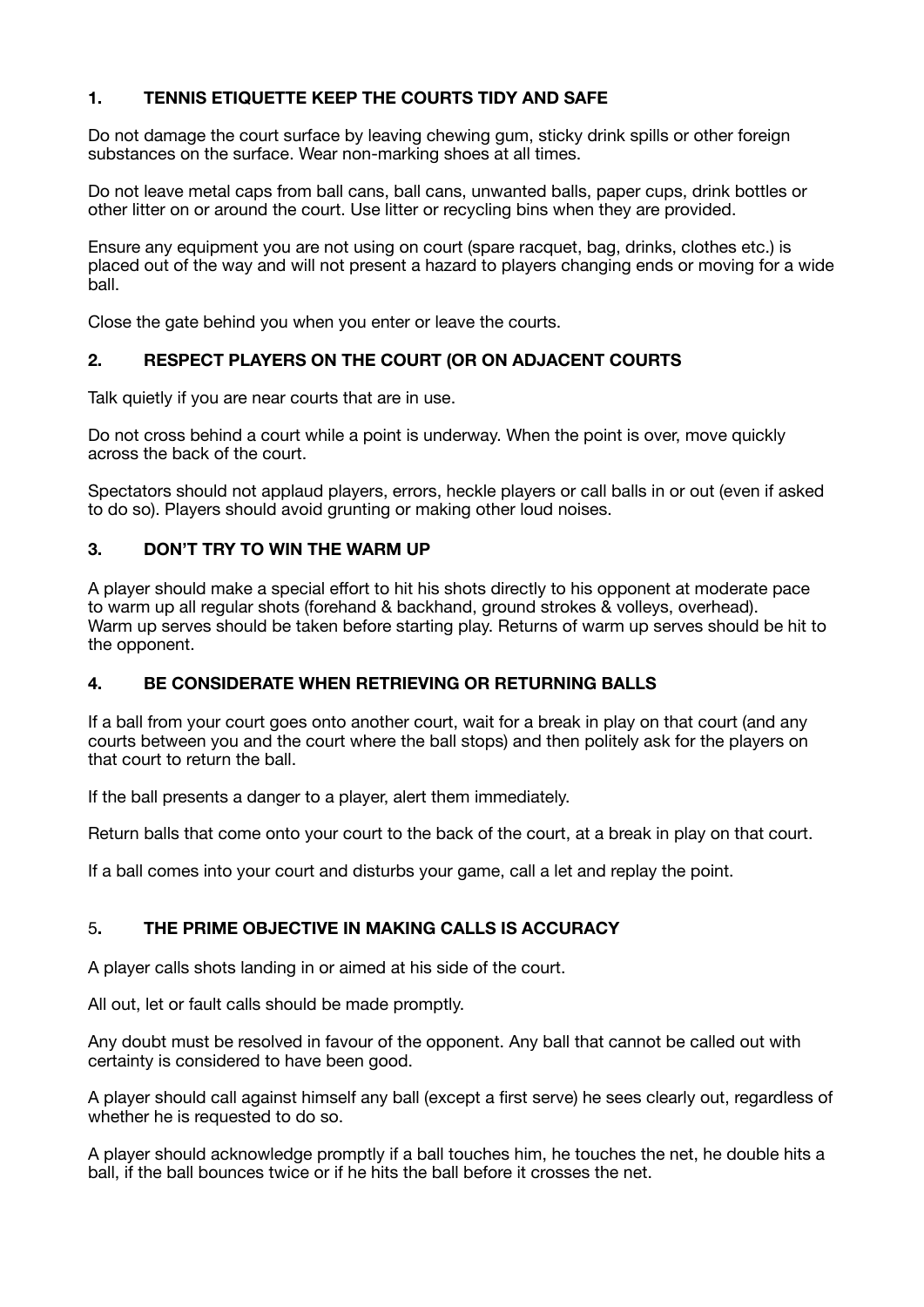A player may ask his opponent "Are you sure of your call?" If the player acknowledges any doubt he loses the point.

If a call is changed from out to good, the point is only replayed if the out ball was put into play.

A player shall not put into play or hit over the net an obvious fault.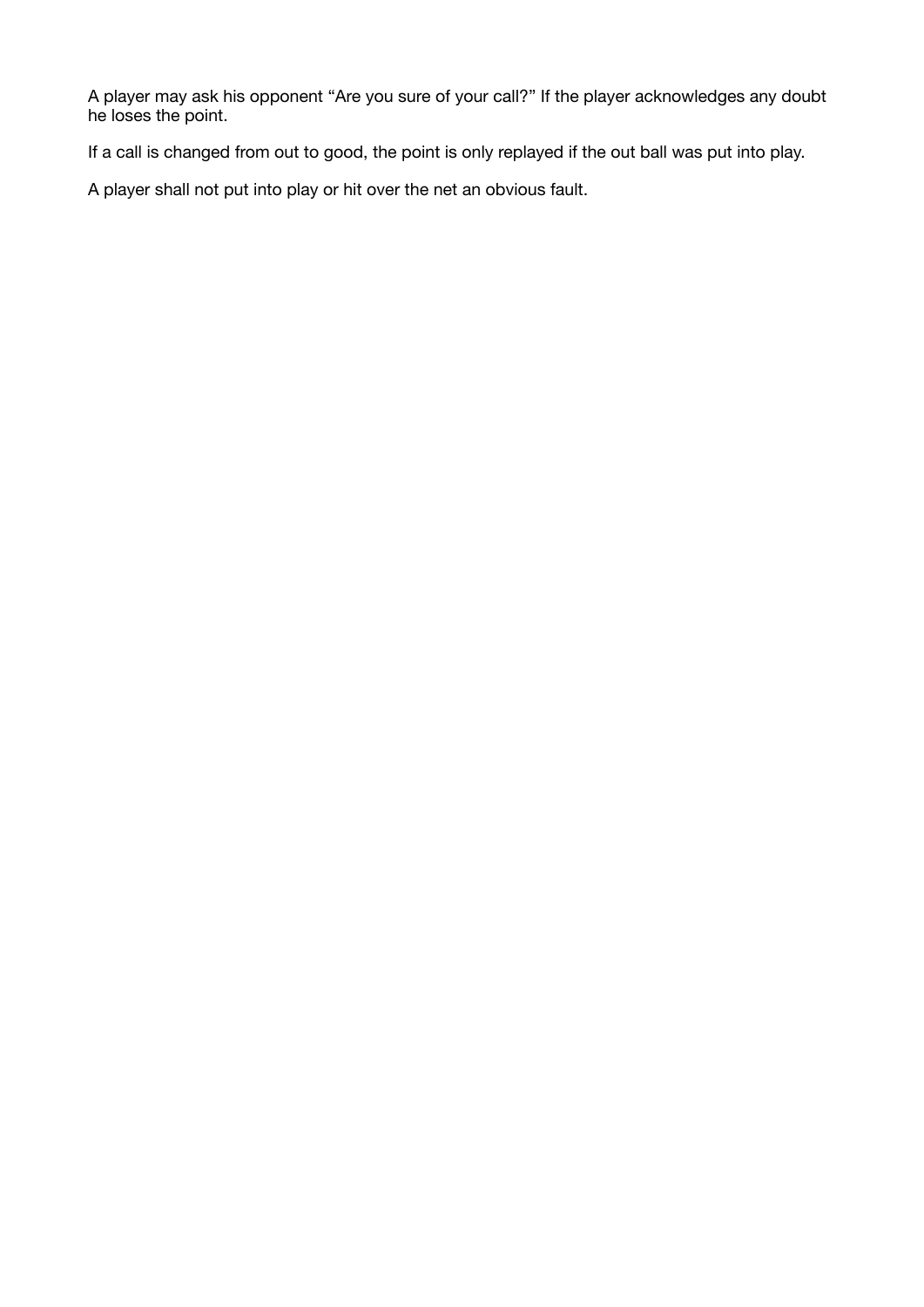# **TENNIS RULES - THE BASICS**

# STARTING THE MATCH

Before warming up with your opponent, either player or team will spin their racquet and the winner of the spin will have some options to choose from. They can choose one of these 3 options:

- To serve or receive
- The side of the court
- Or defer their choice to their opponent --but the opponent cannot defer back

Once the winner of the toss chooses one of the options above, the opponent has the remaining choice.

### SCORING A GAME

### POINT SYSTEM

Tennis has a different point system than most sports. Before we go into detail, here is your guide to scoring a game:

- 0 points= Love
- 1 point  $= 15$
- $\bullet$  2 points= 30
- 3 points= 40
- Tied score= All
- $40 40 =$  Deuce
- Server wins deuce point = Ad-In
- Receiver wins deuce point = Ad-Out

### WHO WINS?

In order to win the game, a player must win at least four points. If you are up 40-30, 40-15 or 40-love, and win one more point, you win the game. If the score is tied in a game or set, you use the term "all" when announcing the score. For example, if you and your opponent have both won two points in the game, the score would be 30-all.

# WHAT IS A DEUCE?

The only time this is different is when both you and your opponent have won 4 points each and the score is 40-40. This is called deuce. When the score reaches deuce, one player or team will need to win at least two points in a row to win the game. When the server wins the deuce point, it is called Ad-In, but when they lose the deuce point, it is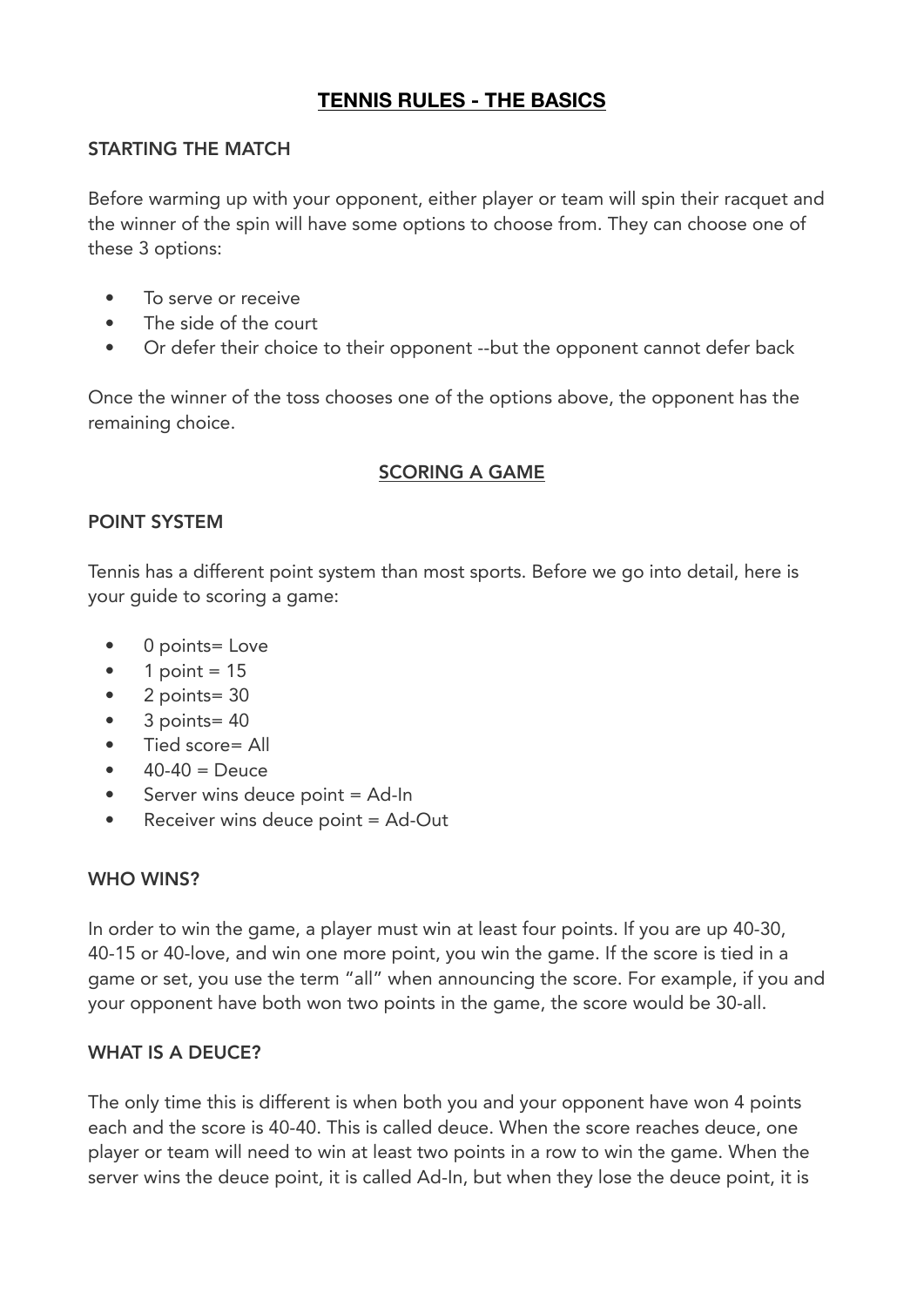called Ad-Out. If the team with the advantage (Ad-In or Ad-Out) wins another point, they win the game, or it goes back to deuce.

# SWITCHING ENDS

Players or teams switch ends of the court on odd games. This means that after the first game is complete, they switch sides, as well as every two games after that.

### TYPES OF TENNIS SETS

Now let's look at how many games you need to win a set. There are two main ways of scoring a set.

# ADVANTAGE SET

In an advantage set, a player or team needs to win six games, by two, to win the set. This means that there is no tiebreak game played at 6-6. The set continues until one player/ team wins by two games.

### TIEBREAK SET

In a tiebreak set, a player or team needs to win six games to win a set. If the score gets to 5-5 (5-all), one player must win the next two games to win the set. If the score reaches 6-6 (6-all) in the set, a tiebreak game is played.

### SCORING A TIEBREAK GAME

In a tiebreak game, the next person who was due to serve will start the tiebreak game, and serve one point to the deuce side of the court. The following two points will then be served by the opponent starting on the ad side. In doubles, the player on the opposing team due to serve will serve these points.

Players or teams switch ends of the court every six points (e.g. when the score is 4-2), and to score this tiebreak game, you use, "zero" "one", "two", "three", etc. The first player or team to win seven points, by two, wins the tiebreak. This means the score can end up being very high (e.g. 15-13) or as low as 7-0 through 7-5.

Whoever wins the tiebreak game, wins the set by a score of 7-6.

### SERVING AFTER A TIEBREAK SET

Since the set is an odd-numbered score (7-6), whichever end of the court the players or teams ended up on when the tiebreak game finished, they will need to switch sides to start the next set. Whoever started serving the tiebreak game will be receiving serve in the first game of the next set.